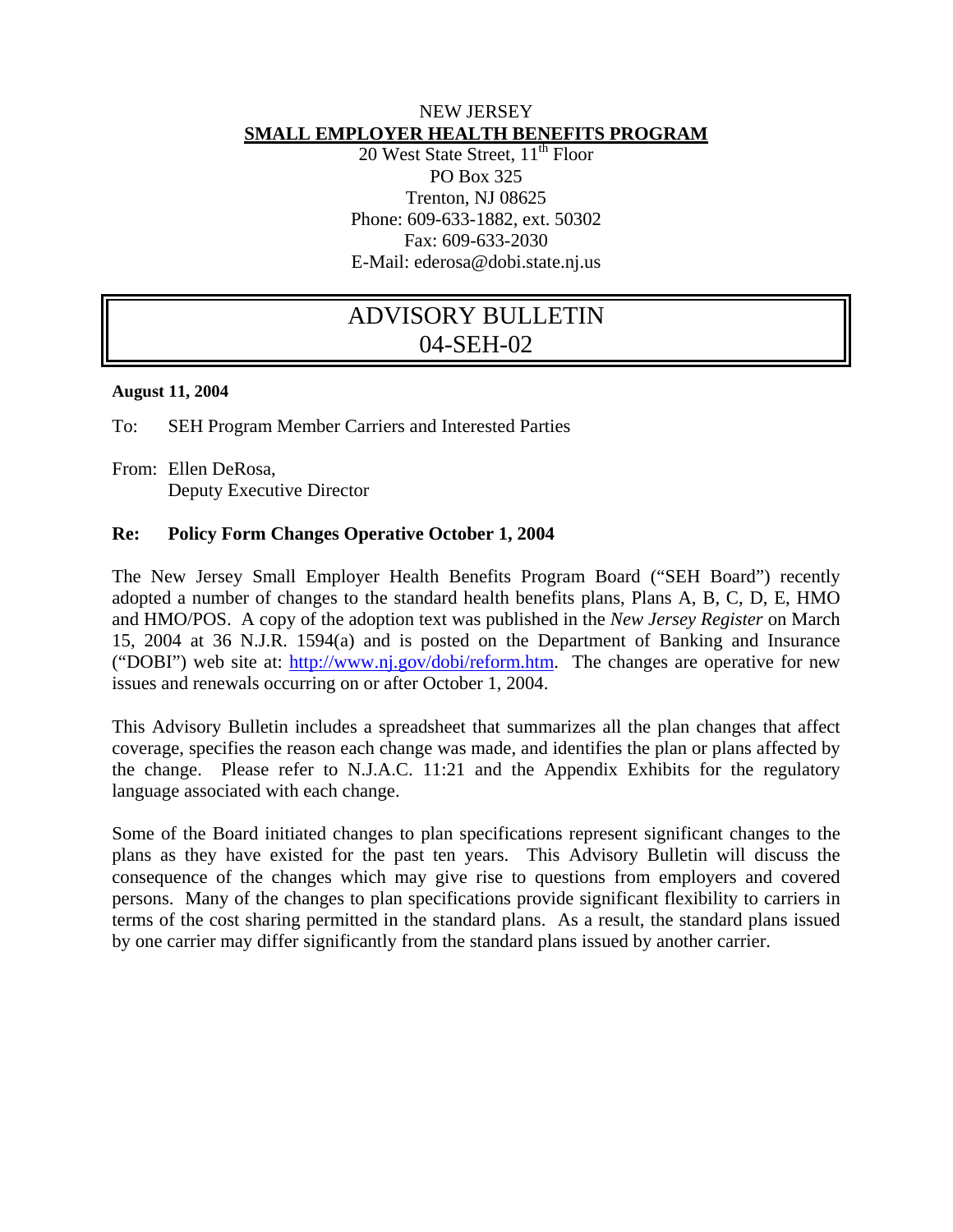## **Discussion of Some of the Changes**

## *Pre-Approval*

For plans issued or renewed on or after October 1, 2004, the definition of Pre-Approval contained in the standard plans is as follows:

**Pre-Approval or Pre-Approved** means the [Carrier's] approval using paper or electronic means for specified services and supplies prior to the date charges are incurred. [Carrier] will reduce benefits by 50% with respect to charges for treatment, services and supplies which require Pre-Approval and are not Pre-Approved by [Carrier] provided that benefits would otherwise be payable under this Policy.

For any plan issued or renewed on or after October 1, 2004, carriers *may* require pre-approval for speech, cognitive rehabilitation, occupational and physical therapies and/or *may* require preapproval for certain prescription drugs. It will be essential that employers and persons covered under the plans be made aware of the requirement, if any, to secure pre-approval for these services.

For any plan issued or renewed on or after October 1, 2004, carriers *will* require pre-approval for the exchange of unused inpatient days for non-biologically based mental illness and substance abuse for additional outpatient visits. Since covered persons were previously able to request an exchange of inpatient days weeks or even months after using the additional visits, it would be helpful to highlight this change in renewal materials.

#### *Emergency Room Copayment*

The definition of Copayment in the standard plans has been and will continue to be as follows:

**Copayment** means a specified dollar amount a Covered Person must pay for specified Covered Charges. **Note**: The Emergency Room Copayment, if applicable, must be paid in addition to the Cash Deductible, any other Copayments, and Coinsurance.

As a result of numerous inquiries from persons who erroneously believed the copayment represented their payment in full for the emergency room services, the standard plans now include text on the schedule page to further explain that the copayment is in addition to the applicable deductible, coinsurance or copayment.

Carriers may impose an emergency room copayment of \$50, \$75 or \$100.

#### *Therapy Services*

Coverage for speech, cognitive rehabilitation, occupational and physical therapies in the HMO plan and the network portion of an HMO-POS plan was subject to a 60-day limit per incident of illness or injury. Coverage for speech, cognitive rehabilitation, occupational and physical therapies in an indemnity, PPO or POS plan was subject to a 30-day limit per calendar year, where the limit applied to speech therapy and cognitive rehabilitation therapy, combined, and to occupational therapy and physical therapy, combined.

For *all* plans issued or renewed on or after October 1, 2004, coverage for speech therapy and cognitive rehabilitation therapy, combined, will be limited to 30 visits per calendar year and coverage for occupational therapy and physical therapy, combined, will be limited to 30 visits per year. As noted above, this coverage may require carrier pre-approval.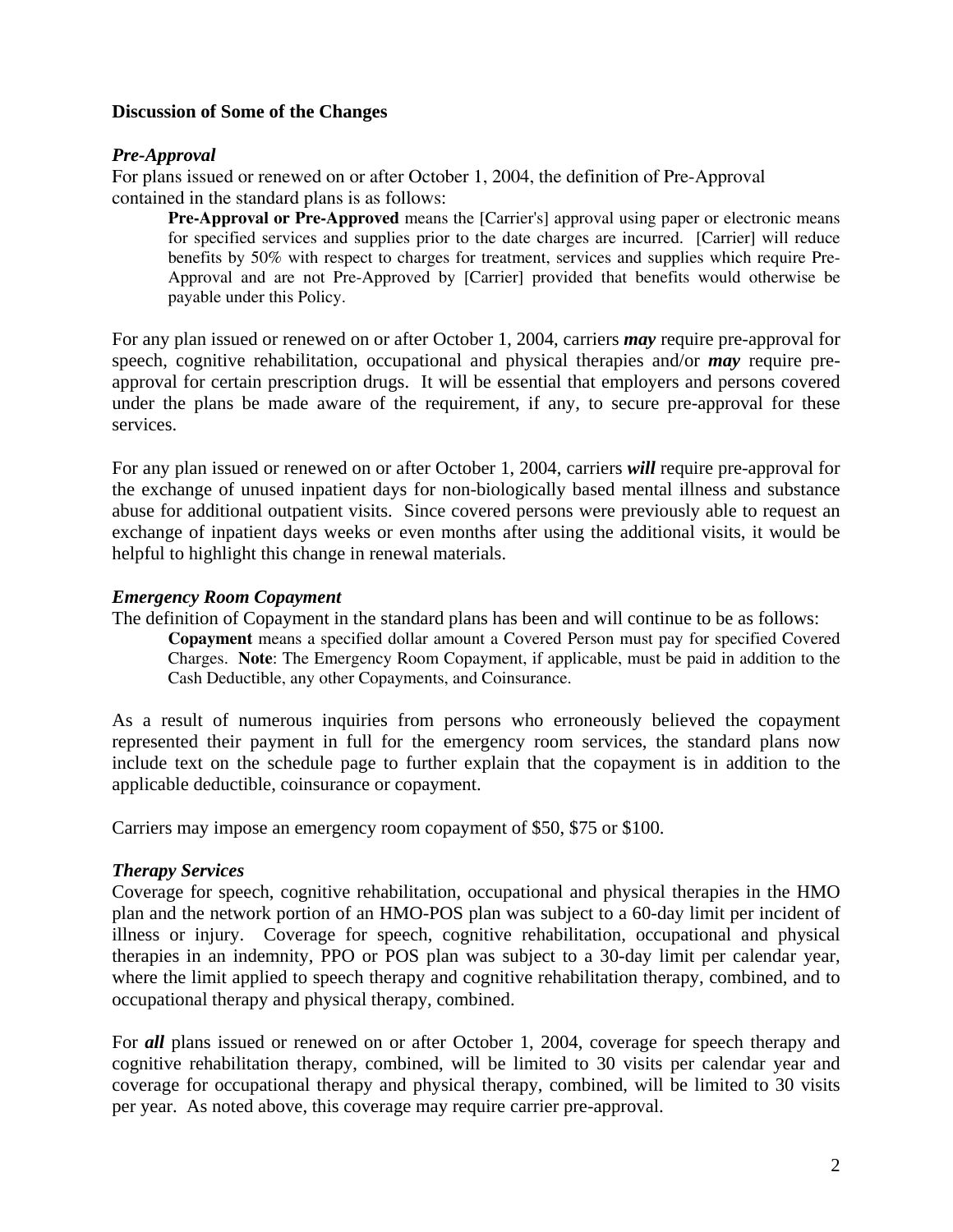## *Preventive Care*

For plans issued or renewed on or after October 1, 2004, the provision of preventive care in non-HMO plans is as follows:

[Carrier] covers charges for routine physical examinations including related laboratory tests and x-rays. [Carrier] also covers charges for immunizations and vaccines, well baby care, pap smears, mammography, screening tests, bone density testing, colorectal cancer screening, and Nicotine Dependence Treatment. But [Carrier] limits what [Carrier] pays each Calendar Year to: a) \$750 per Covered Person for a Dependent child from birth until the end of the Calendar Year in which the Dependent child attains age 1;

b) \$500 per Covered Person for all other Covered Persons.

These charges are not subject to the Cash Deductible or Coinsurance.

Coverage is also provided for mammography and colorectal cancer screening in other provisions of the standard plans. Covered Persons may choose to have a mammography or colorectal cancer screening and have the charges applied against the \$500 benefit per year. If the \$500 benefit has already been exhausted, or if the covered person wishes to save the \$500 allowance for another preventive service, coverage for a mammography or colorectal cancer screening would be subject to the deductible and coinsurance provisions of the plan.

## *HMO-Based Plans*

HMO-based plans have featured copays of \$5, \$10, \$15, \$20 and \$30. For plans issued or renewed on or after October 1, 2004, the copays may also be \$40 or \$50. Additionally, the maternity copay, which is required only for the initial visit may be \$25, as it has been for the past ten years, or it may be consistent with the physician visit copay under the plan.

HMO-based plans may feature deductible and coinsurance provided that deductible and coinsurance may not be applied to preventive care. Such plans must include a network maximum out of pocket that cannot exceed \$5,000 per year. In addition to N.J.A.C. 11:21, please refer to N.J.A.C. 11:22-5.2 – 5.5 for guidance regarding plans that use deductible and coinsurance.

#### *Cash Deductible*

The standard plans have featured deductibles of \$250, \$500 and \$1000, and more recently \$2500. For plans issued on or after October 1, 2004, carriers may offer deductibles in any amount from \$250 to \$5,000. However, in a network-based plan, a network deductible cannot exceed \$2500. Refer to N.J.A.C. 11:22-5.3(a)2.

In a network-based plan, carriers may elect to apply a separate deductibles to network and nonnetwork services, or may apply one deductible amount to both network and non-network services.